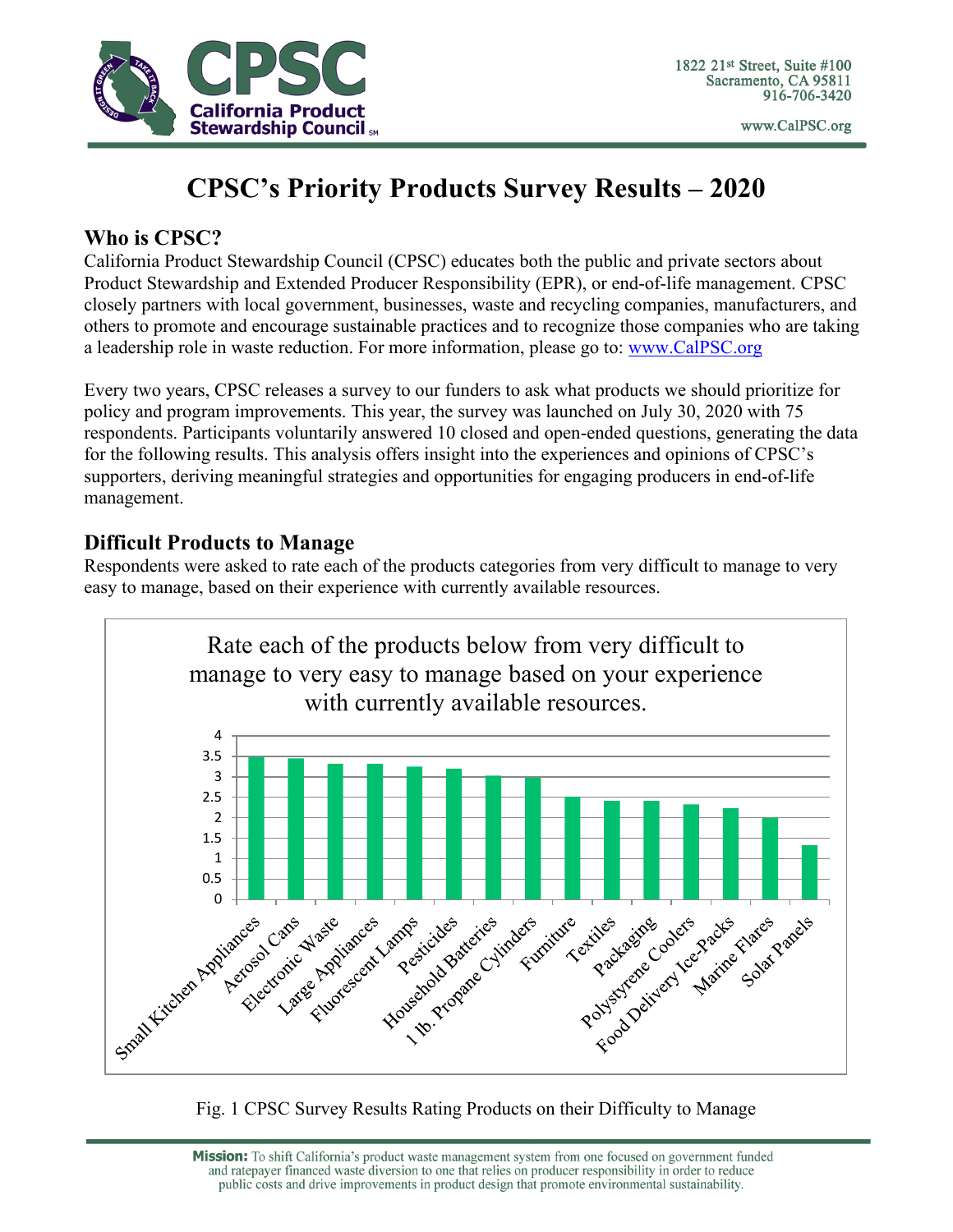Small kitchen appliances, aerosol cans, and electronic waste were the top three chosen responses. Although batteries ranked 7<sup>th</sup> highest, batteries are contained within at least 4 of the categories as "embedded batteries". Open-ended responses included comments on tires, paint products, asphalt roofing shingles, polystyrene (Styrofoam™) packaging peanuts, and carpet. Five respondents mentioned vaping products and cannabis canisters, and one respondent mentioned unused ammunition in their open-ended responses. This valuable input will inform CPSC's forthcoming strategies on product management, focusing on durability, reuse, repairability, and repurpose at end-of-life.

## **Products Posting Health Risks**

Respondents were asked to explain an instance in which a product managed by their team posed a significant health risk, and to include a description of the product.

# **Products with Reported Health Risks**



Figure 2. Frequency analysis for critical incident reporting for products posing significant health risks

Examples of open-ended responses coded for the quantitative analysis included:

- Post-consumer carpeting with disposed razor blades rolled inside from installers
- Medical waste dumped into residential trash bins
- Damaged and broken lithium batteries are always a risk
- Large appliances are costly to manage and their bulk and size pose risk of injury when handling
- Products containing PFAS compounds (Teflon or others), no disposal site that would not contribute to other environmental problems
- Used needles and batteries illegally dumped as litter along roadways, parks, and other recreational areas; poses immediate and long-term health concerns
- Embedded Lithium Ion batteries still pose a fire safety concern. Batteries continue to be concealed and separation of them for disposal creates risks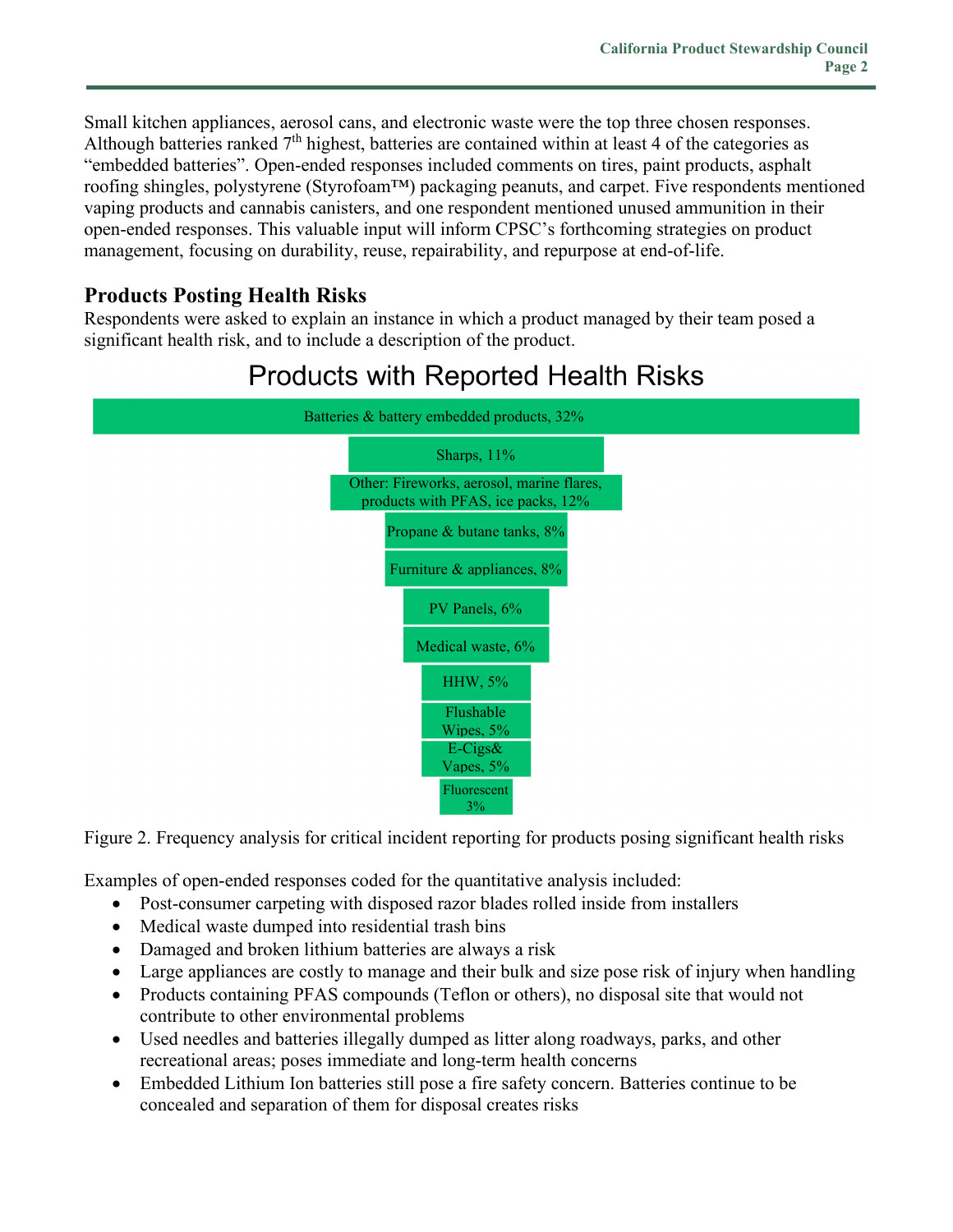### **COVID-19 Impacts on Waste Management Workers**

CPSC felt it necessary to include a question that addressed the COVID-19 pandemic. The COVID-19 pandemic is dynamically impacting the waste and recycling industry. As Waste360 reports from a recent survey of waste industry employees, "Nearly 70 percent of respondents indicated they saw changes in specific waste streams, with residential waste expectedly undergoing the largest increase." [Link](https://www.waste360.com/business/weathering-essential-look-inside-covid-19-impact-waste-and-recycling-industry) CPSC sought to get more details on what changes were experienced by solid waste managers in California.



Figure 3. Reported impacts COVID-19 had on waste management

Open-ended responses included:

- Five respondents experienced increased volume at HHW facilities, and within the local trash and recyclable streams and one with an indefinite suspension of their HHW material reuse program
- Four respondents mentioned the difficulties with managing the new COVID-19 protocols, including purchasing and wearing masks, increased costs due to additional staff for sanitation, social distancing, and reduced staff availability
- One respondent experienced contaminated recyclables with non-COVID related items, because of limited space in trash bins
- One respondent explained the difficulties in public outreach and support for the MRF which is open, but other offices are closed
- One respondent mentioned financial impacts from SB 1383 and no current push back on deadlines